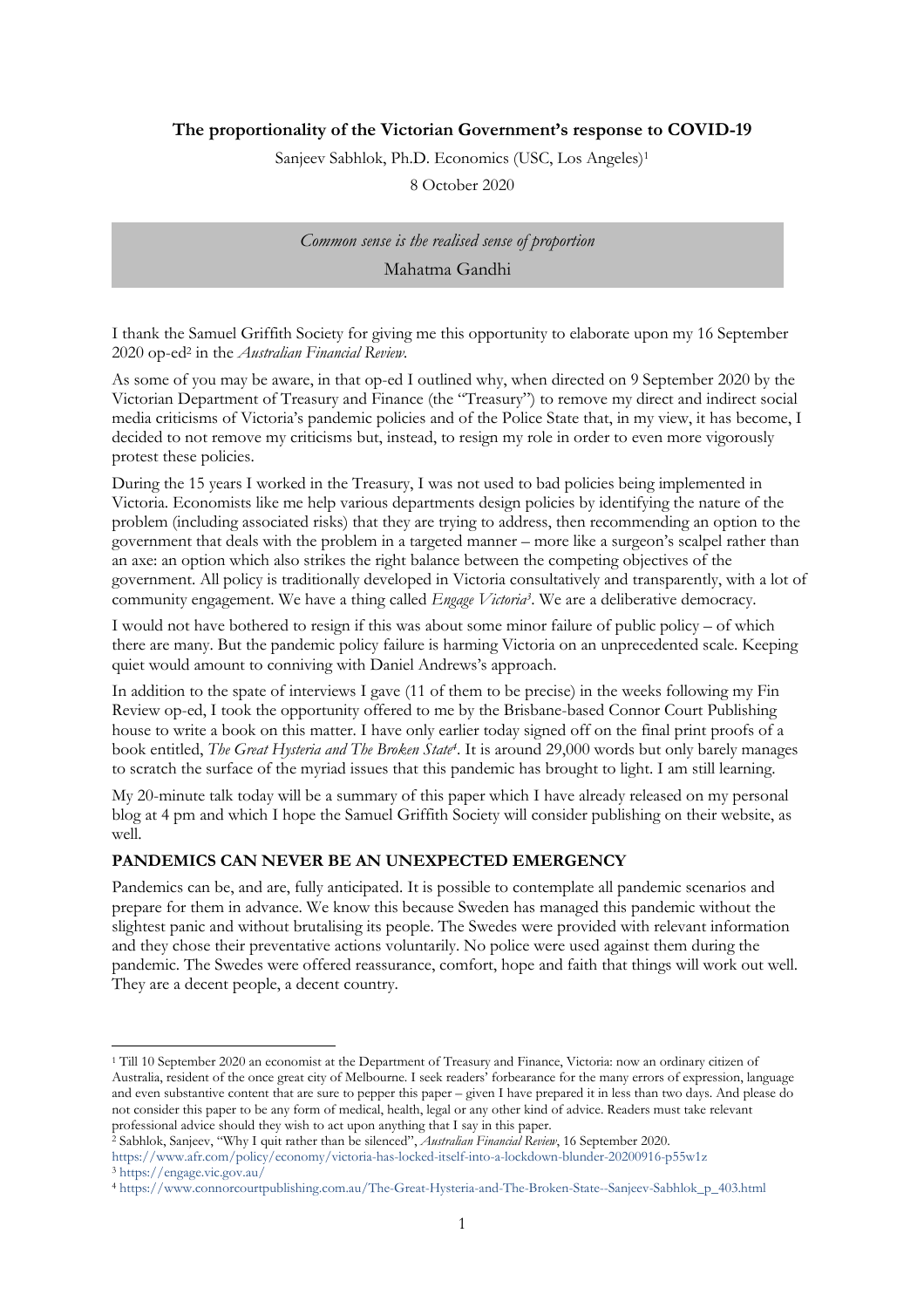We, too, had our plans. Victoria's plan, called the *COVID-19 Pandemic plan for the Victorian Health Sector*<sup>5</sup> was published on 10 March 2020. It stated (correctly) that "COVID-19 is assessed as being of moderate clinical severity". But the plan did not limit itself only to a pandemic of moderate severity. It stated that "we are preparing so that we are ready to respond if a larger, or more severe outbreak occurs".

# **LOCKDOWNS FAIL THE DEFINITION OF QUARANTINE**

A gentleman has Tweeted about lockdowns that these are: "Unnecessary, unwanted, disproportionate, tyrannical, scaremongering. Not justified in any way by the data"<sup>6</sup> . That is a good a summary. Lockdowns also violate a wide range of laws, including international covenants.

**Lockdowns are not a quarantine**. This is big discovery I made only yesterday while starting to read the 14 September 2020 judgement of Judge William Stickman who struck down the lockdown orders of the Governor of Pennsylvania. Basically, we quarantine sick people but lock down prisoners.

The *Pennsylvania Disease Prevention and Control Law of 1955* defines quarantine in this manner:

**Quarantine**. The limitation of freedom of movement of persons or animals who have been exposed to a communicable disease for a period of time equal to the longest usual incubation period of the disease in such manner as to prevent effective contact with those not so exposed. Quarantine may be complete, or, as defined below, it may be modified, or it may consist merely of surveillance or segregation.

I assume a similar definition applies to Victoria. Judge William Stickman then unpacked the meaning of this:

A quarantine requires, as a threshold matter, that the person subject to the "limitation of freedom of movement" be "exposed to a communicable disease." Moreover, critically, the duration of a quarantine is statutorily limited to "a period of time equal to the longest usual incubation period of the disease".

The [Pennsylvania] lockdown plainly exceeded that period. Indeed, Defendants' witnesses, particularly Ms. Boateng, conceded upon examination that the **lockdown cannot be considered a quarantine**. 7 (emphasis mine.)

Lockdowns are unambiguously a form of mass imprisonment.

# **LOCKDOWNS BREACH VICTORIA'S PUBLIC HEALTH LAW**

Back to the question of proportionality, which I have been asked to address.

I will now try to demonstrate that the pandemic policies being implemented in Victoria are not riskbased, targeted, proportionate or transparent – as required by Victoria's *Public Health and Wellbeing Act 2008*.

# **1. Not risk-based, focused instead on low-risk groups**

Section 5 of Victoria's *Public Health and Wellbeing Act 2008* states that public health measures must be based on evidence ("decisions should be **based on evidence available** in the circumstances that is relevant and reliable"). (emphasis mine.)

#### **Distribution of the risk**

Victoria's 10 March 2020 pandemic plan took a risk-based approach and "focused on protecting vulnerable Victorians".

It was widely known from mid-February 2020 that the risk of dying from COVID-19 is skewed towards the elderly, especially those – amongst them – whose immune system is compromised by other illness. Therefore, Victoria's pandemic plan stated that "older Victorians and people with chronic diseases are known to be at greater risk of COVID-19 infection". And said that it would "ramp up risk reduction activity [for] at-risk groups".

Spot on – I would support this approach fully.

<sup>5</sup> https://www2.health.vic.gov.au/about/publications/researchandreports/covid-19-pandemic-plan-for-vic

<sup>6</sup> https://twitter.com/rynnster/status/1308372305479958528

<sup>7</sup> https://www.sabhlokcity.com/2020/10/the-full-text-of-the-judgement-striking-down-the-pennsylvania-lockdowns/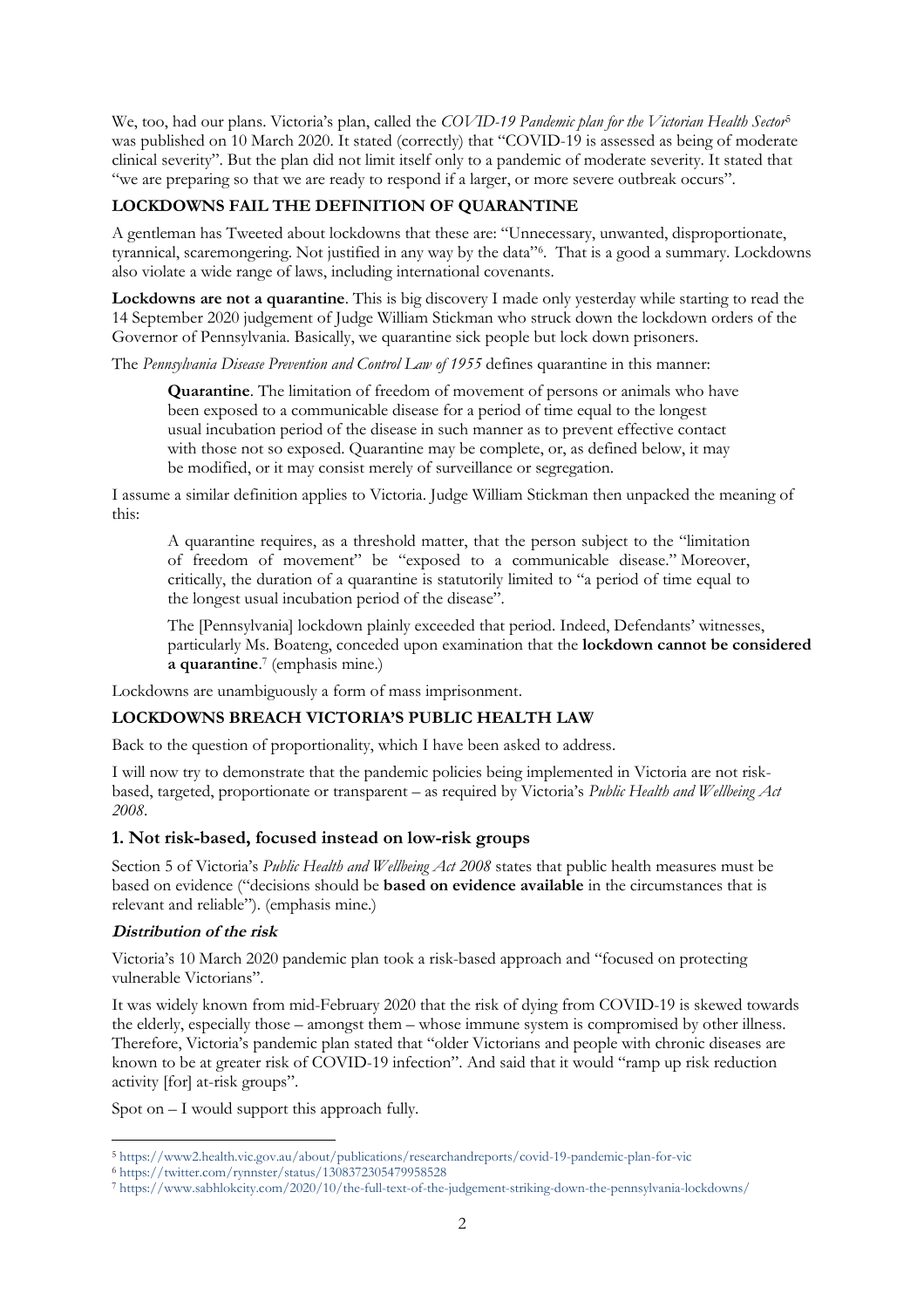But the moment things started heating up, Daniel Andrews abandoned our laws and our approved pandemic plan and implemented untargeted, society-wide lockdowns which violate the basic principles of risk management. For the past six months Mr. Andrews has focused on the *low-risk* population of Victoria instead of on the *high-risk* groups.

## **Magnitude of the risk**

No one knew the magnitude of the risk posed by the novel coronavirus in February 2020 but by mid-April 2020, anyone with rudimentary arithmetic skills would have found that the pandemic was tracking far below initial estimates.

For example, initial models (such as those based on the work of Neil Ferguson from the Imperial College) had suggested that Sweden would experience over 95,000 deaths from COVID-19 without lockdowns, with a bulk of these deaths occurring in April 2020. To date, 5,892 have died in Sweden. And, as Sweden's State Epidemiologist Anders Tegnell regretfully admits, many, if not most of these deaths could have been averted had Sweden deployed more resources into its aged-care homes in the early days of the pandemic.

One year after the virus mutated from an unknown mammal to humans (it started in October 2019 in Wuhan), we can say (anyone can check for themselves) that this novel coronavirus pandemic is likely to be at least 50 if not a hundred times less lethal overall, globally, than the Spanish flu was.

For example, the world's population today is 7.594 billion of which approximately one million have died to date from COVID-19. That means 1 person has died out of 7594, or 0.13 out of every 1000. In other words, **999.87 people out of every 1000 have so far escaped death from COVID-19**.

In fact, after one year, this pandemic has not yet reached the lethality (globally) of the 1969 Hong Kong flu which would have killed 2.1 million people this year, or the 1957 Asian flu which would kill 4.6 million people this year.

But Victoria's policies do not take account of these reduced estimates of the lethality of the virus. There is hysteria in the air.

# **2. Not proportionate**

Section 9 of Victoria's *Public Health and Wellbeing Act 2008* states: "decisions made and actions taken in the administration of this Act should be **proportionate** to the public health risk sought to be prevented, minimised or controlled; and should not be made or taken in an arbitrary manner".

The 10 March 2020 Victorian pandemic plan included this most important principle of all – of proportionality: to "ensure a **proportionate** and equitable response". It wanted things to be "flexible and proportionate" and to "reduce [not eliminate] the morbidity and mortality associated with COVID-19". It thus spoke only about flattening of the curve, not about the extreme suppression bordering on elimination that we have been seeing in Victoria – which is specifically forbidden by Australia's biosecurity laws.

Our pandemic plan did not say that Victoria would be converted into a city-wide prison for a moderate pandemic (that too with a ring of steel) while everyone waits at home for a vaccine to get invented, tested, approved, mass-produced and punched into every Victorian.

In other words, the 10 March 2020 Victorian plan was a well-balanced response to what was always going to be a difficult problem.

Had Daniel Andrews followed Victoria's laws and our published pandemic plan, he would have imposed stronger care levels and even necessary restrictions for aged-care homes and advised those over 60 to work from home where possible and to take strong preventative actions, but provided broader, generic guidance about hand hygiene and social distancing for the rest of us.

But Daniel Andrews decided that he knows best. All the scientists, lawyers and economists who surely advised during the preparation of Victoria's 10 March 2020 pandemic plan were, in his view, ignorant fools.

His disproportionate, untargeted actions have led to hundreds of avoidable deaths in aged-care homes that were not a priority for him. At the same time, Andrews locked down and thereby directly harmed the approximately 99.9% of us who had little to no risk from the virus.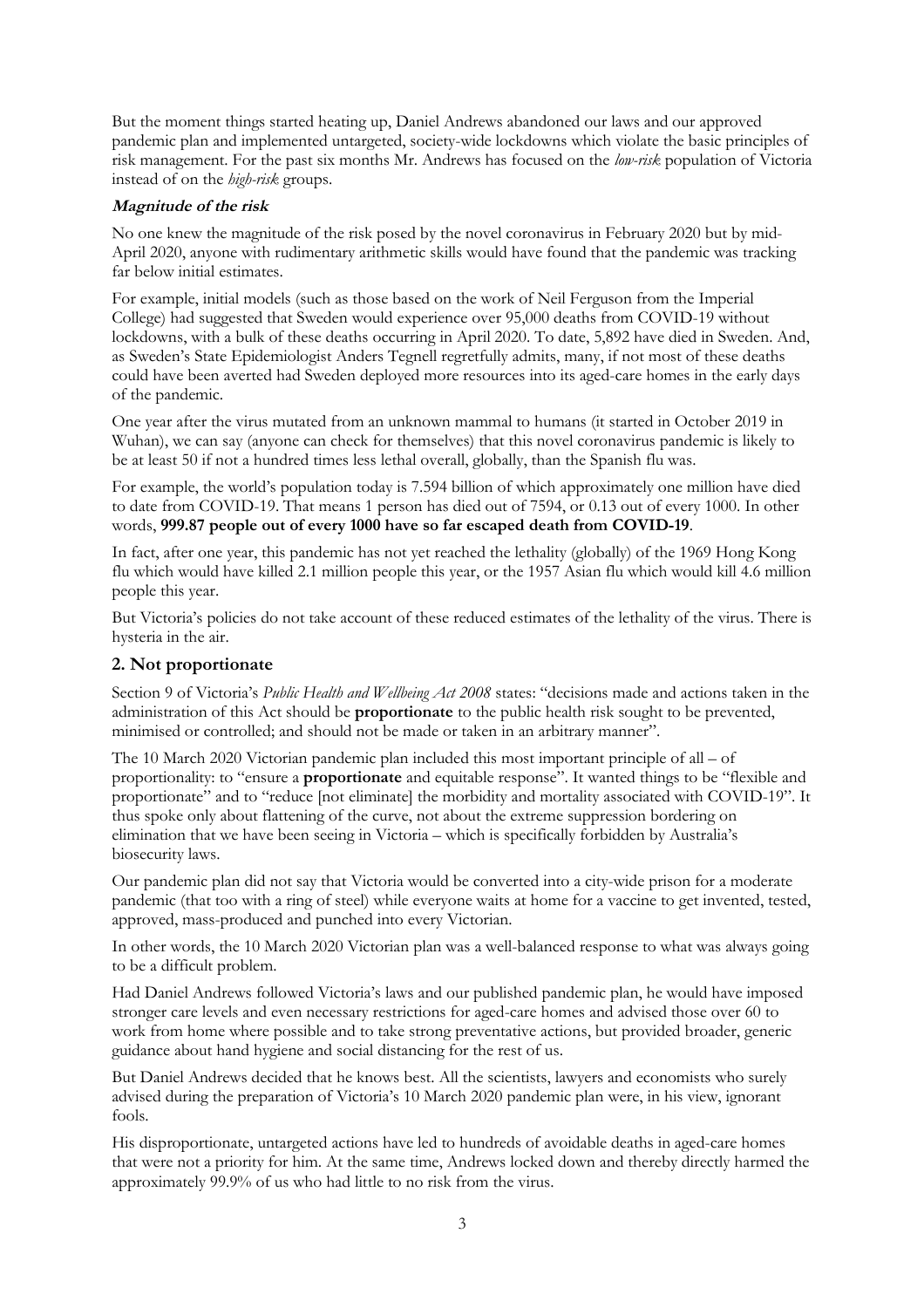He also put out scary advertisements to terrorise us<sup>8</sup>, which led to many of us (who needed urgent medical care during this period for the myriads of other afflictions to which our human condition is subject) being too scared to access much-needed medical assistance or to get their heart checked or a cancer test conducted.

In addition, there has been a shocking increase in self-harm by children and now reports are starting to emerge that some of us are starting to take our own lives. The *Herald Sun'*s Facebook page reported on 7 October 2020 that: "A shocking rise in the number of Victorian males taking their own lives during the COVID pandemic has been revealed, and one Melbourne doctor fears it could be 'just the tip of the iceberg'"<sup>9</sup> . It is hard to know what to say to those who are feeling distressed by these lockdowns. Please bear with me, is all I can say. We will get there. We must resist any sense of loss of agency. We are in control.

Untargeted lockdowns have not just caused a severe economic downturn in Victoria but have had, and are having, a catastrophic health impact on the entire generation that is living through these lockdowns.

For six months I have not been able to play tennis or visit the gym. And once the masks policy was imposed, I dramatically cut down my outdoor walks since my face sweats up, my glasses fog and I can't breathe in a mask when climbing uphill in the park. I am 60. I am certain there will be a reckoning for me soon: our body is not designed to remain stationary for six months.

#### **3. Not transparent**

Section 8 of Victoria's *Public Health and Wellbeing Act 2008* requires that full information be provided to the people who must allow be allowed to participate in the policy process: "Members of the public should be given access to reliable information in appropriate forms to facilitate a good understanding of public health issues" as well as "opportunities to participate in policy and program development".

But the concept of deliberative democracy has been cast aside during the pandemic. There is nothing more obscure than Victoria's pandemic policies. The Andrews Government has operated like a Star Chamber with no disclosure about the logic and reasons for any policy including the lockdowns or the mandatory masks outdoors.

Ultimately, like I have written in my book:

I am not one of those crazy "libertarians". I would have been willing to accept all loss of freedoms, even permanent solitary confinement, if government had proven to me, after thorough analysis and scientific proofs, that there is no better way to save our species from extinction. But Daniel Andrews is never going to do that. His only justification for his policies is his personal hunch.

We the People are not stupid. We understand that Nature is not always our friend. From time to time, it springs unpleasant surprises. We understand that there can be unavoidable deaths from a natural cause (an Act of Nature). But we cannot – must not, and will not – tolerate, condone, or cope with public health directives that end up killing *even one additional person* (which then becomes an Act of Man: a murder, homicide, manslaughter or whatever – but definitely not a *health* measure, which is the only thing that public "health" – yes, heath – directives are authorised to ensure).

There is blood – a *lot* of it – on the hands of our political leaders and policymakers.

# **WORKPLACES CLOSED DURING THE LOCKDWONS MAY BE ELIGIBLE FOR COMPENSATION**

Victoria's 10 March 2020 pandemic plan did have a strategy of workplace closures, when necessary. But any concerns one might have had about this strategy would have been alleviated because the plan also required the principles of risk and proportionality to be followed. As well, the *Public Health and Wellbeing* Act 2008 imposes stern restrictions on the powers of the Chief Health Officer to close down workplaces. Any closures under Victoria's original pandemic plan would therefore have been extremely rare and welltargeted, not indiscriminate.

<sup>8</sup> Polls in different countries have shown that the average person now thinks this virus has taken a hundred times more lives than it actually has. Dr. Eamonn Mathieson has spoken about this terror being experienced by patients in Melbourne.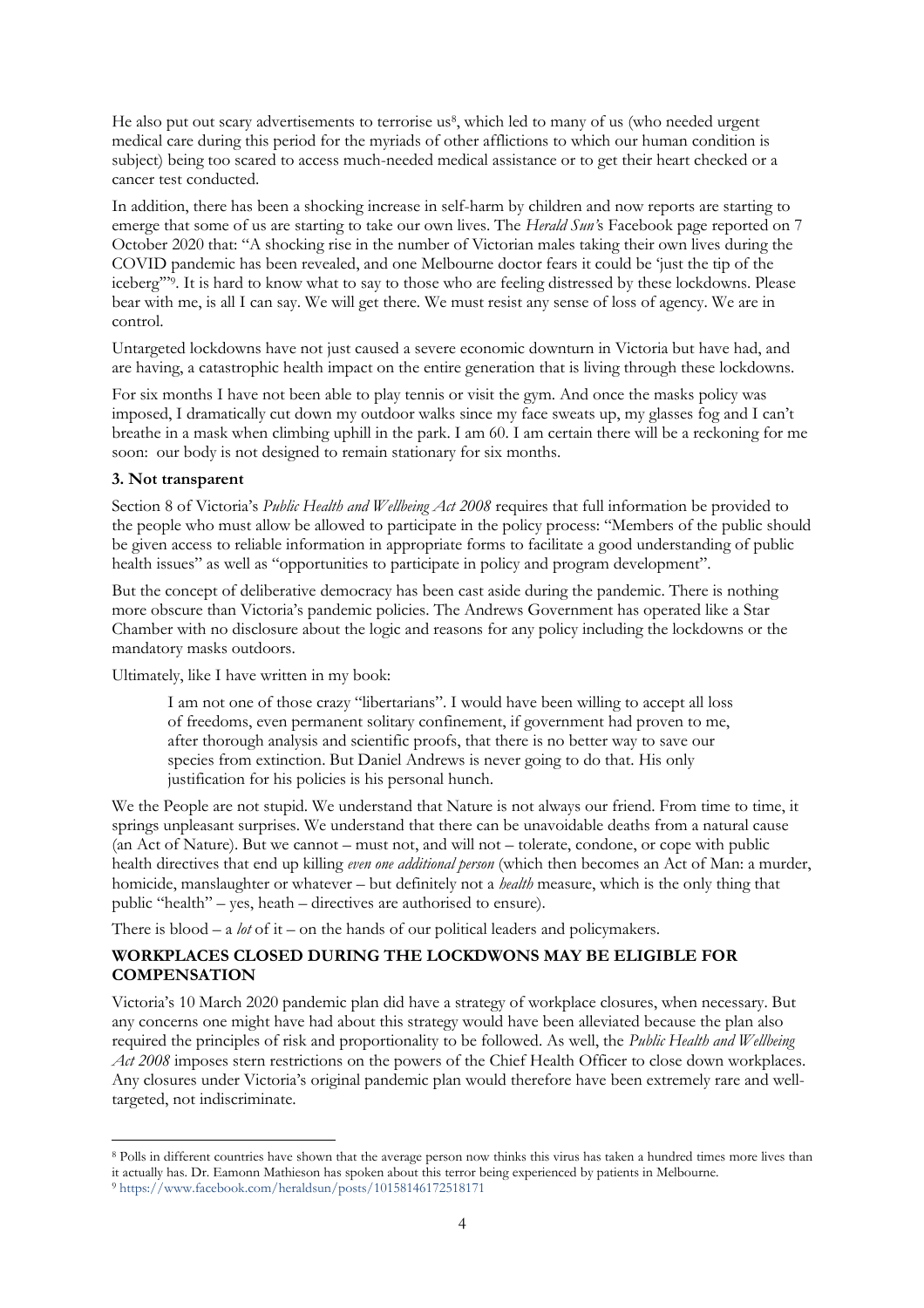I believe that the pandemic orders of the Daniel Andrews Government to close down workplaces indiscriminately might breach the relevant provisions of the Act. In my view, these workplaces may therefore able to sue the State Government for compensation under Section 204 – "A person who suffers loss as a result of a decision by the Chief Health Officer to give an authorisation to an authorised officer under this Division may apply to the Secretary for compensation if the person considers that there were insufficient grounds for the giving of that authorisation".

Let me emphasise again here that being an economist, I'm a layman on legal matters and anyone wishing to act on my opinions should seek professional legal and/or other relevant advice.

**Police brutalities**: I also believe that Victorians who have been beaten or otherwise brutalised by the Andrews Government through its police force might potentially have grounds to seek compensation.

**Fines**: And I believe (once again please do *not* act unless you take legal advice – **I continue to follow the mask mandate and urge everyone to do so**) that any fines issued to Victorians for not wearing a mask in outdoor settings may be liable to be declared arbitrary by the judiciary under the Act.

For instance, I have compiled scientific literature which suggests that while an N95 mask may well work in high-risk health/aged-care/hospital environments, other kinds of masks do not provide anywhere near similar protection – and I have not yet located any scientific paper that confirms that masks are preventative in outdoor settings.

As one of the proofs *against* the outdoor masks mandate, I note that our current Chief Health Officer, Brett Sutton had published a paper of 2001<sup>10</sup> in which he stated that "non-scrub operating theatre staff" may not need to wear masks in operating theatres. To me, that *prima facie* suggests that if masks don't even help in operation theatres, then they probably do not provide any preventative value in outdoor settings.

The evidence for discontinuing the use of surgical face masks [by anaesthetists in operating theatres] would appear to be stronger than the evidence available to support their continued use. The use of surgical face masks by non-scrub operating theatre staff cannot be scientifically justified. There is little evidence to suggest that the wearing of surgical face masks by staff in the operating theatre decreases postoperative wound infections. Published evidence indicates that postoperative wound infection rates are not significantly different in unmasked versus masked theatre staff. However, there is evidence indicating a significant reduction in postoperative wound infection rates when theatre staff are unmasked. Currently there is no evidence that removing masks presents any additional hazard.

Nevertheless, since science does progress a bit in 19 years, I'd be happy to accept the outdoor masks mandate if Mr Sutton can provide me with all his proofs – being also aware that the novel coronavirus is around 50-200 nanometres in diameter.

# **LOCKDOWNS FAIL ALL COST-BENEFIT TESTS**

A May 2020 study had estimated that lockdowns "[w]ill destroy at least seven times more years of human life" than they save – "likely more than 90 times greater"11. Later, a number of fuller cost-benefit analyses of pandemic policies have been conducted. All of them, to the best of my knowledge, show a dramatically greater cost to society than benefits.

But there are two fundamental and intractable problems with taking a cost-benefit approach to the lockdown policy.

**Frist, there is no scientifically known benefit from lockdowns.** As far as I am aware, there is no published paper in science prior to 2020, and no epidemiology textbook, that advocates lockdowns. At least one paper considered and ruled out lockdowns<sup>12</sup>. The WHO's October 2019 guidelines<sup>13</sup> on policies

<sup>10</sup>

https://www.researchgate.net/publication/297419293\_Do\_anaesthetists\_need\_to\_wear\_surgical\_masks\_in\_the\_operating\_theat re\_reply

<sup>11</sup> https://summit.news/2020/05/26/study-lockdown-will-destroy-at-least-seven-times-more-years-of-human-life-than-it-saves/ <sup>12</sup> Inglesby, Thomas V., et. al., "Disease Mitigation Measures in the Control of Pandemic Influenza", *Biosecurity and Bioterrorism*. Volume 4, Number 4, 2006. http://www.upmc-biosecurity.org/website/resources/publications/2006/2006-09-15 diseasemitigationcontrolpandemicflu.html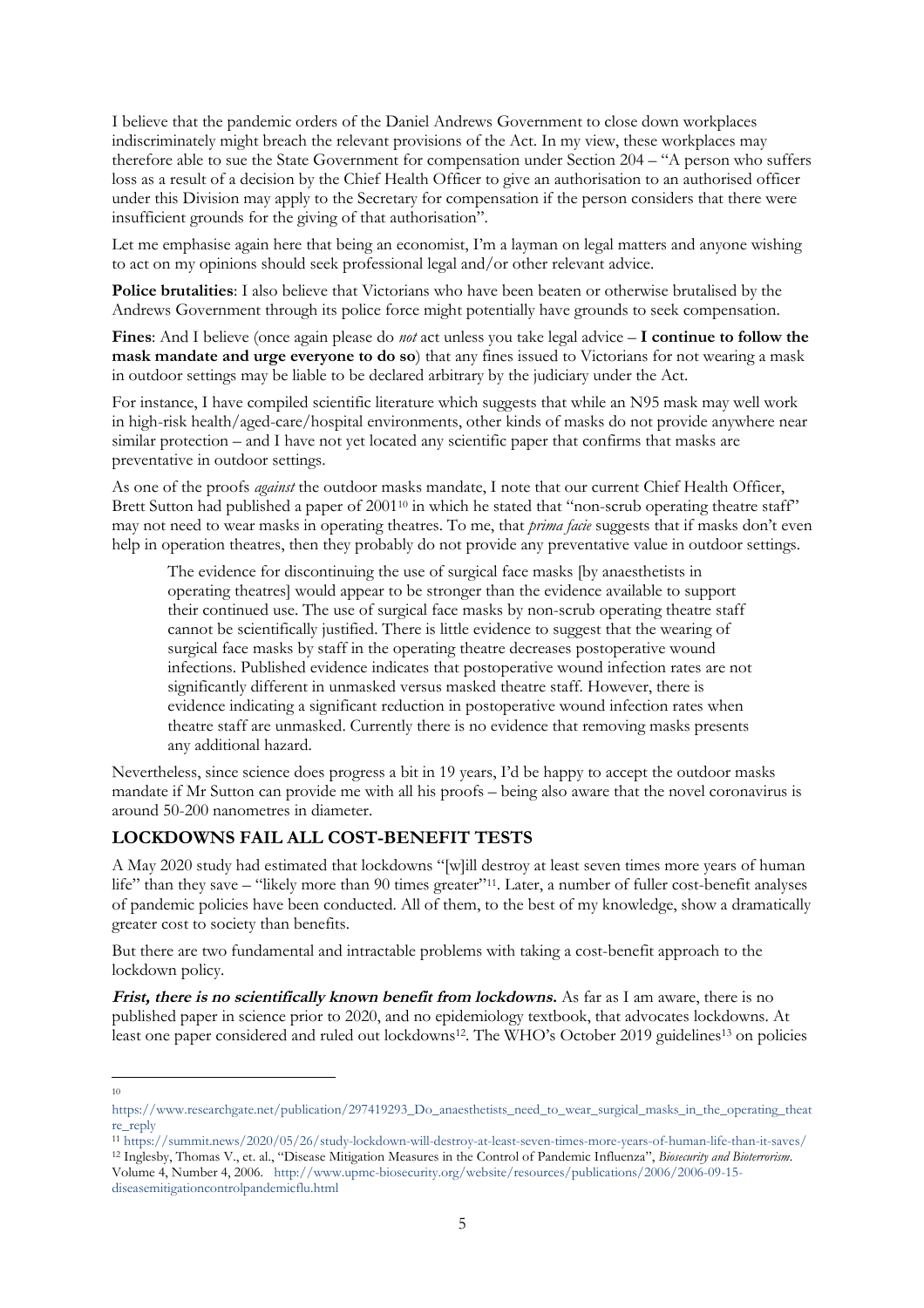for flu-like pandemics state that contact tracing and quarantine of exposed individuals is "not recommended in any circumstances". That makes sense since lockdowns are not therapeutic. They do not kill a flu-like virus and cannot forever stop its spread – at best, they can slow it down.

Expectedly, even during this pandemic, lockdowns have failed to save lives. A recent cross-country study shows that "full lockdowns, border closures, and high rate of COVID-19 testing were not associated with reduced number of critical cases or overall mortality"<sup>14</sup>. Sweden, which did not have any lockdown, has seen fewer deaths per million today from COVID-19 (despite its initial insufficient focus on aged-care homes) than at least 10 other countries which had imposed harsh lockdowns.

So, we can't really conduct a proper cost-benefit test of something that does not provide *any* benefit *whatsoever* in the longer term.

#### Second, the "costs" in this case are, in common parlance, a crime. Let me explain.

In normal public health policy, we may impose a financial cost on the business community (say, shutting down a restaurant which has cockroaches) in order to *save* some lives that would have been otherwise lost due to what economists call "market failure". But lockdowns don't save lives due to market failure – they actually kill unspecified persons  $X, Y$  and  $Z$  (e.g. a young person who may commit suicide) in order to save the lives from COVID-19 of other unspecified persons A, B, and C.

The implications of coercive lockdowns are therefore best compared and considered like we would think about a Trolley Problem, and not a Benthamite comparison of utilities.

After all, how exactly can we compare the "total" happiness generated ("the greatest good of the greatest number") by a government policy option that ends up killing thousands, possibly millions across the world? (I have enumerated some of these colossal harms in my book but that list is very preliminary: information is just starting to flow in from across the world.)

Can we even try to value the "benefit" to society from a crime committed in the name of public health?

I believe that we might well be able to conduct a CBA as a first test of the lockdown policy but even if any cost-benefit analysis (CBA) proves that lockdowns are "justified" (no CBA does that), they are **fundamentally immoral**. We need an associated Crimes Register along with each such CBA that lists the number of people the government is willing to kill or reduce their number of years of life.

Further, since science rejects lockdowns outright as a preventative or therapeutic intervention, lockdowns can at best be considered to be a **human science experiment** – and, therefore, the Nuremberg Code applies. Lockdown human experiments can never qualify for ethics approval in any university. They are most likely a crime against humanity – or some such thing.

#### **FROM THE FRYING PAN INTO THE FIRE**

Before I took citizenship of Australia in 2005, I was a citizen of India – of a nation that has largely adopted the common law tradition of England (which ruled India for 89 years after taking over East India Company's assets through the *Government of India Act of 1858*).

In addition to common law protections, India subsequently also incorporated elements of the Bill of Rights from the US Constitution (called Fundamental Rights in India) in its 26 January 1950 Constitution that was drafted by a team led by B.R. Ambedkar.

B.R. Ambedkar was India's Samuel Griffith. He was educated at a level that is hard to even imagine – with three Masters degrees in Economics, two of them from Columbia University and one from the London School of Economics. And he had a doctorate in economics from the University of London and was also a lawyer, being called to the Bar at Gray's inn.

He became India's first Law Minister but had to fight bitterly with socialist Nehru who was bent upon sabotaging India's constitutional protections at each step. India's tragedy is that neither common law nor its Constitution could successfully protect the liberty or property rights of the citizens. Nehru's daughter,

<sup>13</sup> World Health Organisation, "Non-pharmaceutical public health measures for mitigating the risk and impact of epidemic and pandemic influenza", October 2019. https://bit.ly/3mPsmg0.

<sup>14</sup> Chaudhry, Rabail et. al., "A country level analysis measuring the impact of government actions, country preparedness and socioeconomic factors on COVID-19 mortality and related health outcomes", *EClinical Medicine*, 21 July 2020. Short URL: https://bit.ly/3j2gMf7.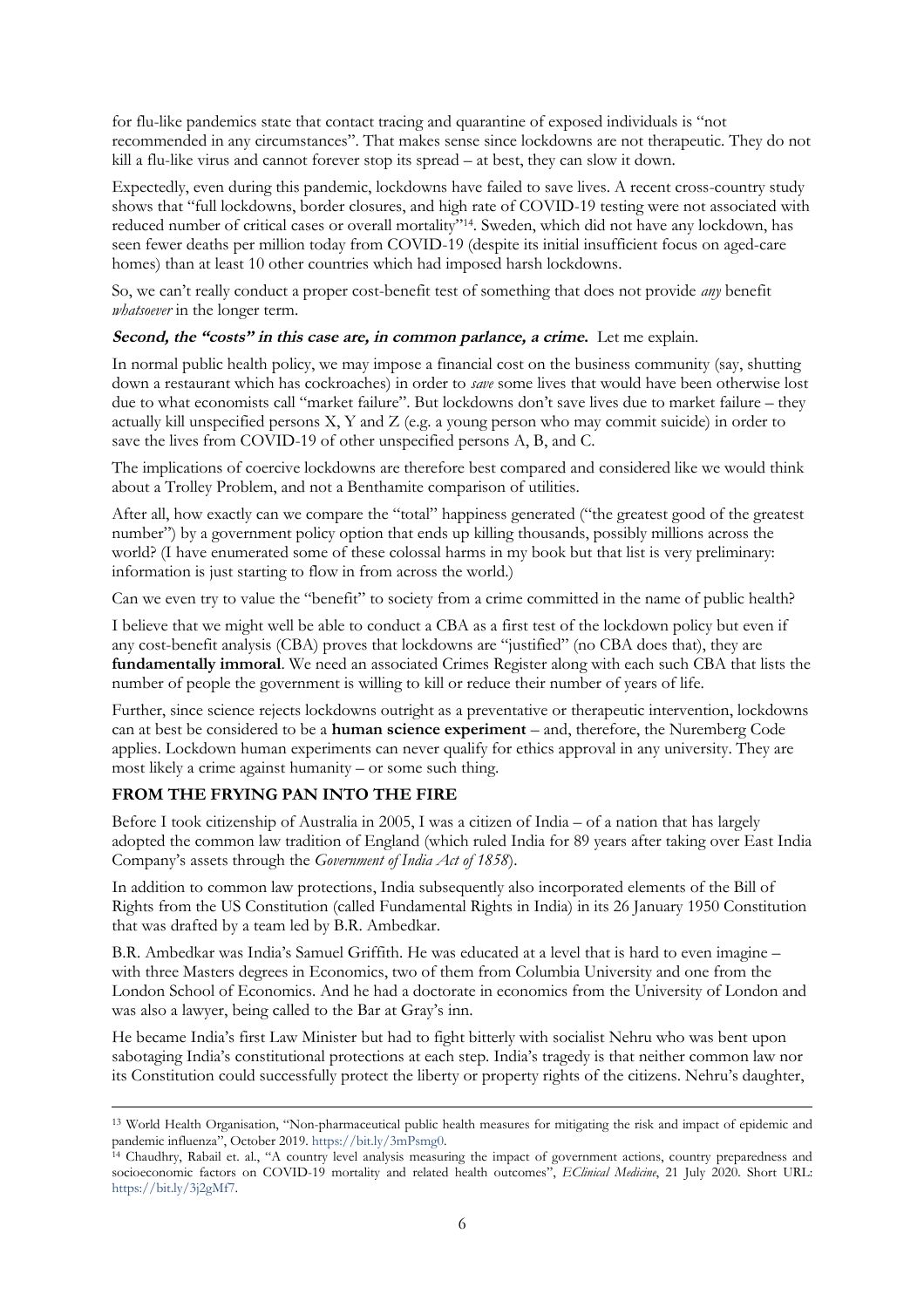Indira Gandhi, inserted a clause in 1976 into the Preamble of India's Constitution to assert that India is a "socialist republic" – and so it remains.

Being a self-declared socialist nation, no one can possibly expect any human rights protections in India. Total capriciousness and corruption at the highest levels of the Indian government is the norm.

When I was a teenager, I lived through Indira Gandhi's draconian 1975-1977 Emergency which only became possible because Ambedkar had allowed to slip through a highly problematic power in the Indian Constitution – of peacetime emergency. This reminds me that the Weimar Republic's Constitution was once considered by many to be an ideal constitution but it the same fatal flaw: the power to declare a peacetime emergency. We all know what happened when Hitler exercised that power. Peacetime emergency power will *always* be misused.

In January 2001, I resigned from my Indian senior civil service job (to which a very small group is recruited each year from perhaps the world's biggest competitive examination for such a role). I then migrated to Australia, impressed by its laidback but sensible governance system. I was fortunate to find a role in two Victorian government organisations, first the Victorian WorkCover Authority in 2001 and then the Treasury in 2005.

I had not resigned my Indian role to seek a better life for myself – for the creature comforts available to senior Indian civil servants cannot be matched by any other comparable role in the world. I had resigned to attempt a reform of India's corrupt, socialist governance system, an attempt to get back the original rights that Ambedkar had assured the Indians. After enormous work over nearly two decades, I finally succeeded in helping to establish India's only genuinely liberal political party today – the Swarna Bharat Party<sup>15</sup>.

Thus, after the time I spent in my day job at the Treasury, my mind has been focused entirely on India. Until now, that is – when Australia has forced itself rudely into my attention.

I have been shocked over the past few months to find that I now have to fight for my own basic human rights in Australia.

Police brutalities and chronic failures of governance are the norm in India but even in India I did not experience the kinds of extended restrictions on movement and the curfews we have experienced.

It feels in my case like have gone from a frying pan into the fire.

## **COMMON LAW NATIONS DEPEND ON THE GOOD JUDGEMENT OF THEIR INSTITUTIONS**

As the example of India shows, neither common law nor constitutions can protect liberty when a whimsical, malicious or capricious government is determined to extinguish it.

Although Daniel Andrews has withdrawn the curfew due to enormous public pressure, he has previously defended the curfew, arguing that it is "not about human rights. It is about human life". That was a specious argument. It cannot be one or the other. Life and liberty are of one piece. Moreover, lockdowns, by taking many other lives and reducing the lifespan of millions, do take lives, as well.

History offers us no assurance of the sustained progress of liberty. Hayek observed that "[t]here has never been a time when liberal ideals were fully realized, and when liberalism did not look forward to further improvement of institutions". But he probably never imagined that the course of human liberty could be reversed so sharply and so quickly.

As a Western nation with a common law tradition, we in Australia rely on well-functioning institutions to defend our liberties. As Timothy Jones has noted:

Australia and Britain have remarkably few constitutional guarantees of fundamental rights. This is not to say, of course, that the two countries are without any such protections. The *Magna Carta* of 1215 ("that great confirmatory instrument ... which is

<sup>15</sup> As Overseas Citizen of India (OCI), I retain permanent residency rights in India and can be an honorary member of this political party although the law does not permit OCIs to contest elections. https://timesofindia.indiatimes.com/blogs/toi-edit-page/for-a-liberal-india-the-country-now-has-its-firstliberal-party-the-swarna-bharat-party/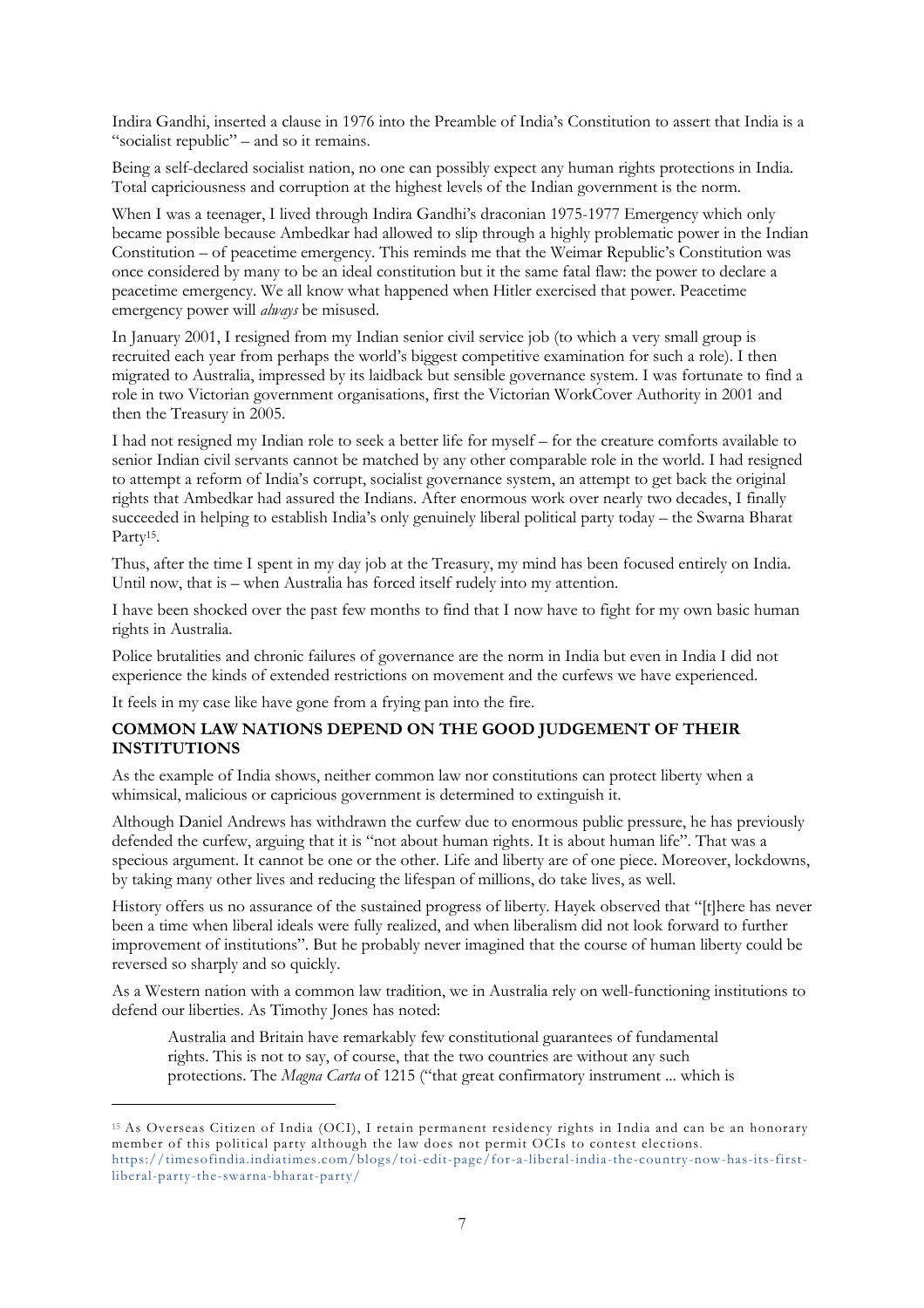the ground work of all our Constitutions") and the Bill of Rights of 1689 ("the product of an alliance between parliamentarians and common lawyers") remain, but they have a limited field of operation and are inadequate as modern statements of fundamental rights.<sup>13</sup> And as subsequent discussion will demonstrate, the Australian Constitution does have something to say on the subject. It is nevertheless the case that the Anglo-Australian tradition has been to place faith in the common law, supplemented by legislation in specific areas, together with responsible and representative Parliamentary government, as the best means by which fundamental rights can be protected. As Sir Ninian Stephen has noted: "The 'founding fathers' of our Constitution took it for granted that individual rights were secure under the common law."<sup>16</sup>

Till the moment the lockdowns were imposed I would have rejected, outright, anyone's claim that the rights of the people of Australia are any less than the rights that people may have in other parts of the world, like in Sweden or in the USA. We might well be a common law driven nation, but we have an ancestry that goes back to the *Magna Carta* and the right to *habeas corpus*.

And yet we are imprisoned at home and no one is seemingly bothered.

Our institutions that were supposed to protect us have failed.

#### **WE HAVE TO ORGANISE**

It is time for ordinary people like me to step out from our desk jobs where we spend our life immersed in books and papers, into the real world to fight for our basic rights.

Two days ago, I started a little group that I call Liberate Victoria that is starting to identify ways to proceed on this journey. I invite you to join in this discussion. We may need a platform to undertake coordinated legal action and public education. Any such platform must, in my view, be entirely apolitical, a single-issue platform.

We may also need to change our laws to ensure that this kind of an episode does not occur again. In my book I have outlined some of my current thinking on this matter – that includes a prohibition on peacetime emergency powers in Australia, as well as numerous other legal and institutional changes.

Mr Andrews seems hell-bent on continuing these restrictions upon the 99% of us who will never be even remotely harmed by this virus until he finds his fabled vaccine. On 4 July 2020 he spoke about a new "covid normal" for Victoria:

At that point we will not be returning to normal because there will be no vaccine in the weeks ahead, some argue even in the months ahead. It is a long way off. And unless and until that vaccine is developed, and then *administered to every single Victorian*, we will have to live with and embrace a COVID normal. (emphasis mine.)

#### Do we really want this?

I want to note below this last part of Judge William Stickman 14 September 2020 judgement for the principles it states apply (or should) not just to Pennsylvanians but to us in Victoria:

The Court closes this Opinion as it began, by recognizing that Defendants' actions at issue here were undertaken with the good intention of addressing a public health emergency.

But even in an emergency, the authority of government is not unfettered. The liberties protected by the Constitution are not fair-weather freedoms—in place when times are good but able to be cast aside in times of trouble.

There is no question that this Country has faced, and will face, emergencies of every sort.

But the solution to a national crisis can never be permitted to supersede the commitment to individual liberty that stands as the foundation of the American experiment.

<sup>16</sup> Jones, Timothy H., "Legal Protection for Fundamental Rights and Freedoms: European Lessons for Australia?", *Federal Law Review*, Vol 22, Issue 1, 1994. [URL: http://classic.austlii.edu.au/au/journals/FedLawRw/1994/3.pdf]